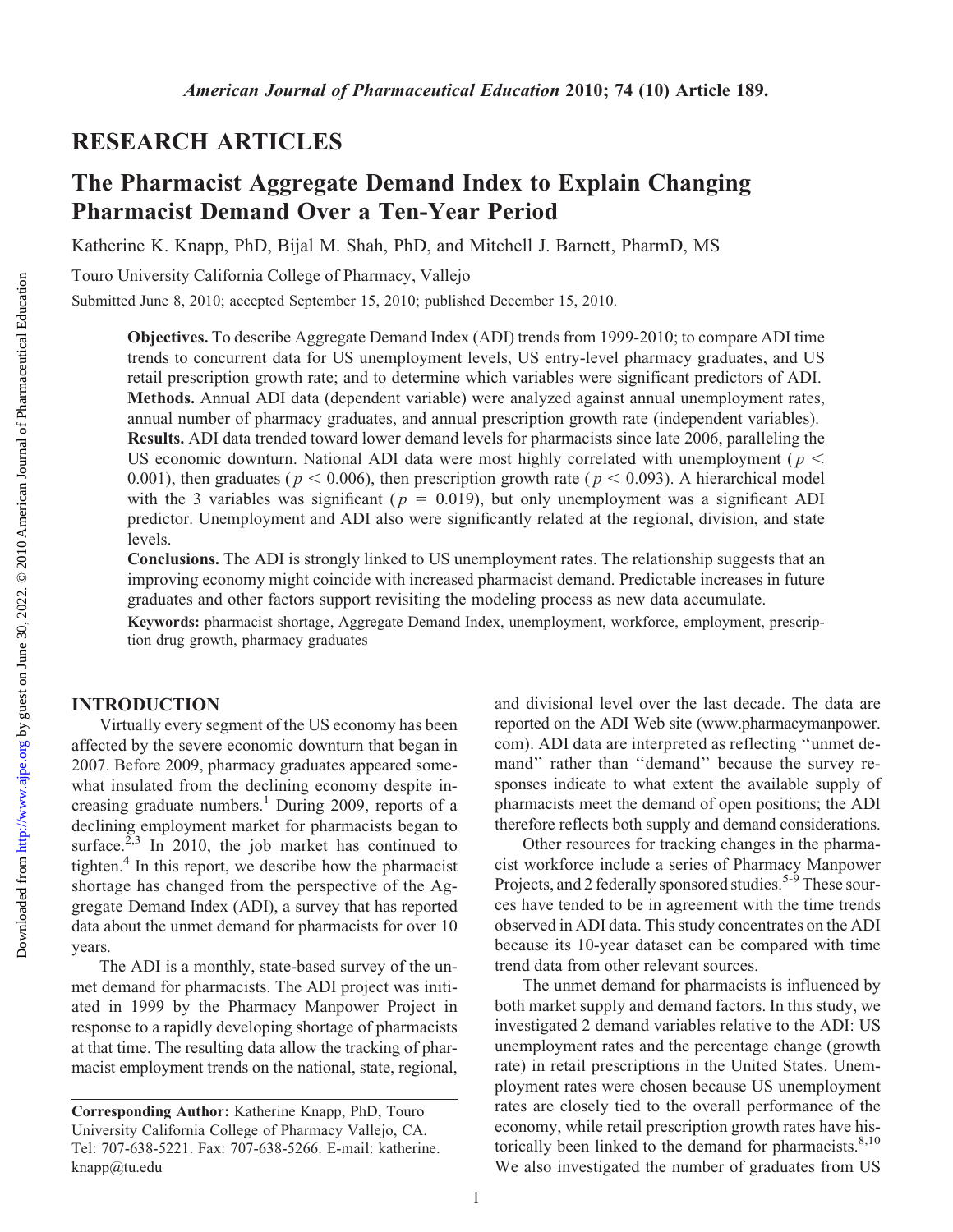colleges and schools of pharmacy, who represent an important supply variable that has been particularly volatile over the past decade. Graduate numbers declined early in this decade and are now rapidly rising due to the increase in number of colleges and schools and growth in class sizes at existing schools.<sup>11</sup> All 3 factors are frequently cited as reasons for the changing pharmacist job market.

The purposes of this study were to (1) describe Aggregate Demand Index (ADI) trends from 1999-2010; (2) compare ADI time trends to concurrent data for US unemployment levels, US entry-level pharmacy graduates, and US retail prescription growth rate; and (3) determine which variables were significant predictors of ADI.

### METHODS

ADI data are submitted monthly by a team of panelists directly involved in the hiring of pharmacists. Panelist organizations represent community pharmacy, institutional pharmacy, managed care pharmacy, federal pharmacy, pharmacist search firms, and contract pharmacy firms. An earlier study describing ADI methodology, reported that ADI panelist organizations represented about 25% of US pharmacist positions.12 ADI methodology has remained the same since the project started in August 1999. Monthly, panelists submit estimates of the difficulty encountered in filling open pharmacist positions in each state where their organization operates. The estimates are based on a 5-point rating system where  $5 =$  high demand: difficult to fill open positions;  $4 =$ moderate demand: some difficulty filling open positions;  $3 =$  demand in balance with supply;  $2 =$  demand is less than the pharmacist supply available; and  $1 =$  demand is much less than the pharmacist supply available. Panelist ratings for each state are averaged to determine monthly state ADIs. The national ADI as well as regional and divisional demand indices are based on state ratings that are adjusted for population. Data are reported monthly on the ADI Web site (www.pharmacymanpower. com). Since 1999, over 39,000 state-level ratings, an average of 307 ratings per month, have been used to determine ADI levels.

We examined the relationships among 3 independent variables from 1999 to 2010: US unemployment rate, numbers of US entry-level pharmacy graduates, and US retail prescription growth rate with ADI as the dependent variable. Unemployment data were obtained from the US Bureau of Labor Statistics.<sup>13</sup> Data on first-professional degree pharmacy graduates were obtained from the American Association of Colleges of Pharmacy  $(AACP)^{11}$  Retail prescription growth rate data were provided by the National Association of Chain Drug Stores Foundation and did not include any data for 2010 (personal communication, Laura Miller, PhD, Economist, National Association of Chain Drug Stores Foundation, May 15, 2010). Population data were obtained from the Bureau of the Census.14,15 Data for the remaining variables extended into early 2010. ADI data from August 1999 through March 2010 were included.

### Analysis

For graphic representation, ADI data were transformed from a 5-1 scale where 5 related to the highest level of unmet demand to a 1-5 scale where 1 related to the highest level of unmet demand. This transformation ("inverse ADI'') allowed a better visual portrayal of the relationship between the ADI and 2 explanatory variables.

Data were analyzed using Pearson correlation coefficients and bivariate linear regression analyses to study the independent relationships of the variables with ADI. A series of multivariate regression models also were created using annual US unemployment, annual number of US pharmacy school graduates, and annual prescription growth rate as the independent variables. For the hierarchical multivariate model, independent variables were entered into the model based on the strength of their correlation with the dependent variable ADI. Semi-partial correlations were examined to identify the unique contribution of each predictor variable. The resulting model was used to calculate predicted ADI levels for a range of unemployment rates from 5% to 15%.

Multicollinearity between the independent variables was checked using the variance inflation factor (VIF). Autocorrelation, a problem common with time series data, was checked using the Durbin-Watson statistic. Correction of the estimates in models in which autocorrelation was detected were made using the maximum likelihood method.

To examine whether results were dependent upon arbitrary geographical designations, correlations were calculated using annual unemployment and ADI data at the regional (Northeast, South, Midwest, and West), division (New England, Middle Atlantic, South Atlantic, East South Central, West South Central, West North Central, West South Central, Mountain, and Pacific) and state (50 states and the District of Columbia) levels. For each level (region, division, state), we determined the percentage of constituents in which unemployment was significantly correlated with the corresponding ADI. For example, for the 4 regions, we determined whether the correlation between each region's unemployment data and corresponding ADI data was significant. For calculations involving more than 1 state (regions and divisions), coefficients were weighted to adjust for differences in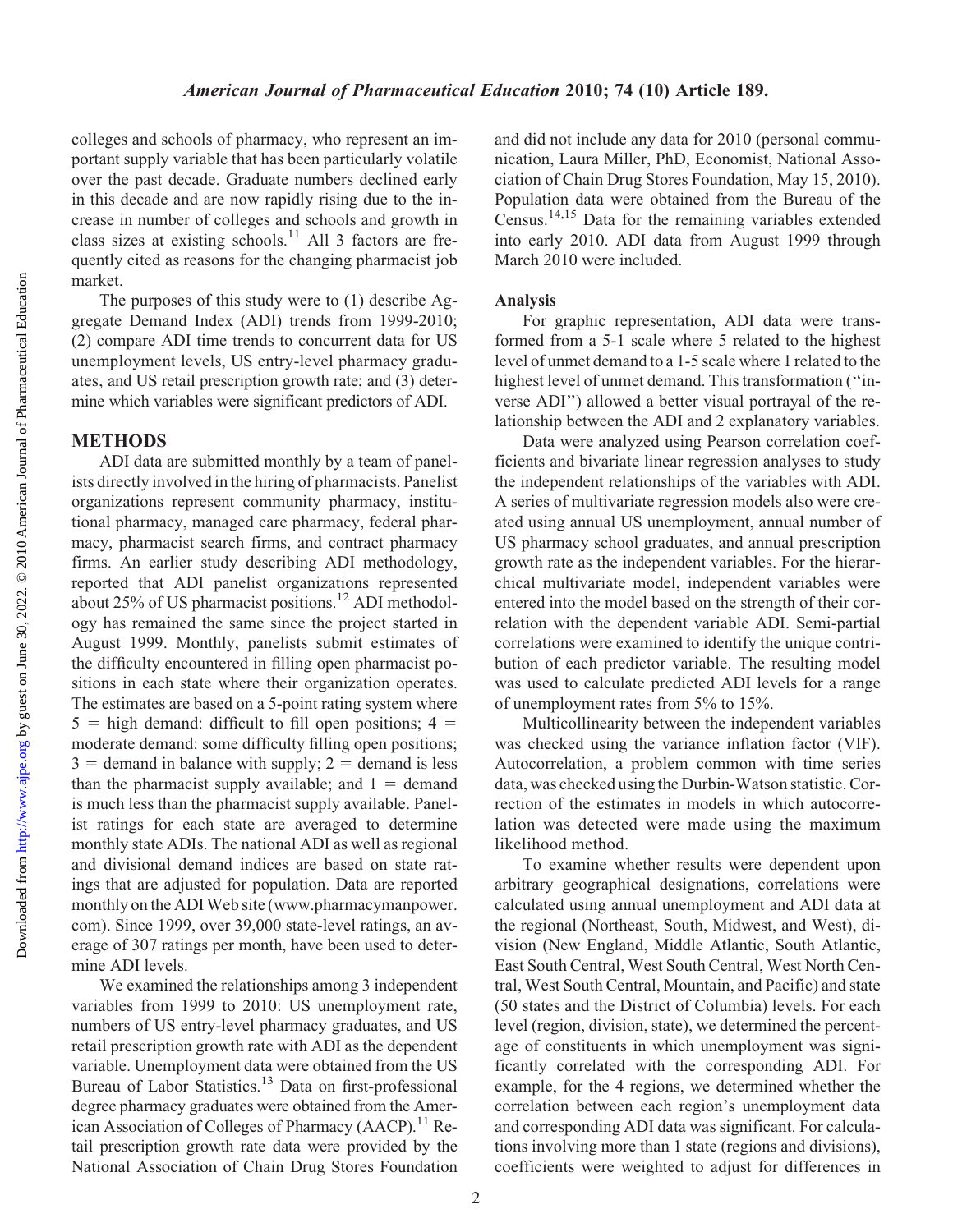Downloaded from

state population. Subsequent population-adjusted fixedeffects models also were created using annual unemployment ADI data as the dependent variable, and division, region, or state as the independent variables. Goodness of fit for each model was assessed using Akaike's information criterion  $(AIC).<sup>16</sup>$ 

# **RESULTS**

ADI levels were at their highest values in the early 2000s when the pharmacist shortage was particularly severe (Figure 1).<sup>12</sup> In January 2000, the national ADI was 4.33 and 12 states had demand indices rounding to 5 (difficult to fill open positions). These were, in rank order, Minnesota, Kentucky, Michigan, Wisconsin, California, Tennessee, West Virginia, Florida, Illinois, Texas, Ohio, and Georgia. Only 4 states had demand indices rounding to 3 (balance between supply and demand): Hawaii, Montana, Wyoming, and Nebraska. ADI levels fell slowly through the first half of this decade, and by January 2005, the national ADI had fallen to 3.98 and only 2 states had demand indices rounding to 5: North Carolina and West Virginia. States with indices rounding to 3 or less had increased to 12 and included Montana, South Dakota, Hawaii, Wyoming, Rhode Island, Arkansas, North Dakota, Delaware, Iowa, Oregon, Vermont, and Mississippi.

There was a rapid upswing in the ADI starting in fall 2005 that persisted for over a year. The time period coincided with the introduction of the Medicare Part D outpatient pharmacy benefit and hurricanes Rita and Katrina. All of these historic events created demand for pharmacists and pharmacy organizations that was unanticipated or did not

provide adequate time for the pharmacy educational system to train additional pharmacists. The upswing reached a peak in August 2006 with the ADI reaching 4.31. States with demand levels rounding to 5 at that time included: North Dakota, Arizona, Missouri, California, New York, Texas, Kentucky, Alabama, and Oregon. Meanwhile only 2 states were at the 3 level: Arizona and Massachusetts. Since late 2006, ADI levels have been steadily falling. In February 2010, there were no states at the 5 level, 31 states at the 3 level (balance between supply and demand), and 2 states at the 2 level (demand less than the pharmacist supply available): Hawaii and Wyoming. Meanwhile, reports have corroborated a decline in pharmacist jobs across the US.<sup>4</sup>

Figure 2 shows time trends for ADI data versus US unemployment rates using the ''inverse'' ADI as described above. Figure 3 compares inverse ADI data to pharmacy graduates. Figure 4 compares ADI data to retail prescription growth rate. Table 1 presents the Pearson correlation matrix for the study variables. Both unemployment and numbers of graduates were significantly related to the ADI. The Pearson correlation between unemployment and ADI suggests a strong link between the unmet demand for pharmacists and unemployment levels.

Bivariate regression analysis suggests that unemployment rate is the strongest predictor of the ADI (adjusted  $r^2 = 0.836$ ,  $p < 0.001$ ), followed by number of pharmacy graduates (adjusted  $r^2$  =0.497,  $p$  < 0.006), and prescription growth rate (adjusted  $r^2 = 0.202$ ,  $p <$ 0.093). Nonlinear form functions (eg, cubic and quadratic expressions), as well as categorical representation of the



Figure 1. Mean Annual National ADI: 1999-2010. Range shown is from " $3"$ " = balance between supply and demand to " $5"$ " = difficult to fill open positions.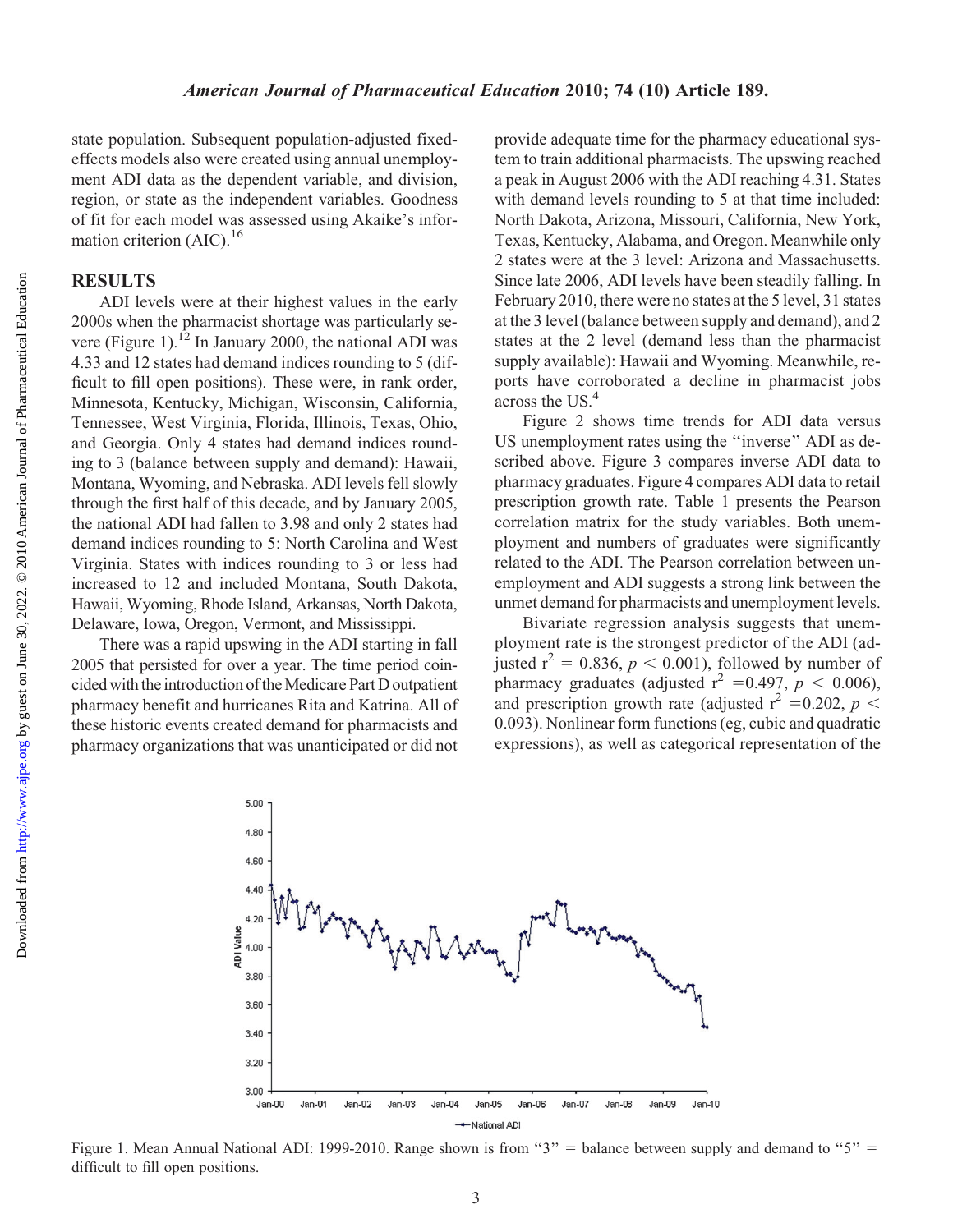<http://www.ajpe.org>

Downloaded from



Figure 2. The ADI and US unemployment rates are compared from 1999 to 2010 ( $r = 0.923$ ). Partial data were available for 1999 and 2010. This chart uses an ''inverse'' ADI (described in the text) to better visualize the relationship.

independent variables, did not improve model fit (as examined using adjusted  $r^2$ ). These findings suggested that a linear representation of the model was appropriate.

Results from the full multivariate regression model showed that while the overall model was significant ( $p =$ 0.019), only unemployment rate ( $p = 0.021$ ) remained a significant predictor of ADI after controlling for the other independent variables (Table 2). Similarly, in a stepwise selection model, only unemployment rate was retained during the selection process ( $p < 0.15$  to enter and  $p < 0.05$  to remain). VIFs for all variables were below 5.0 and considered acceptable in terms of multicollinearity; therefore, no variables were removed a priori from the multivariate analyses due to collinearity. Of the 3 independent variables, autocorrelation was determined to be a significant concern only for the number of pharmacy graduates variable (Durbin-Watson = 1.17,  $p = 0.024$ ). Corrections using a maximum likelihood approach did not alter the significance of unemployment rate in the multivariate models. The resulting model generated ADI

values of 4.01 for 5% unemployment, 3.61 for 10% unemployment, and 3.13 for 15% unemployment.

Table 3 shows the results of regional, division, and state-level analyses of relationships between the ADI (dependent variable) and unemployment. Progressing from the largest geographic entities (national) to the smallest (state), the percentage of significant correlations decreases: from 100% for the national, to 75% for the regional level, to 78% at the division level, to 65% at the state level. Fixed effects models, where all regions, divisions, or states are represented in the model, were all significant ( $p < 0.0001$ ). As shown in Table 3, the progressively smaller AIC values reflect better fit in the models as the amount of data increases. We interpret these analyses to show that the relationship between ADI and unemployment remains significant across progressively smaller geographic units, but the likelihood that an individual unit's ADI (for example, a single division) will be significantly correlated to that division's unemployment rate decreases as fewer states are included in the analysis.



Figure 3. The ADI and entry-level pharmacy graduates are compared from 1999 to 2010 ( $r = 0.76$ ). Partial ADI data were available for 1999 and graduates are estimated for 2010 based on AACP data. This chart uses an ''inverse'' ADI (described in the text) to better visualize the relationship.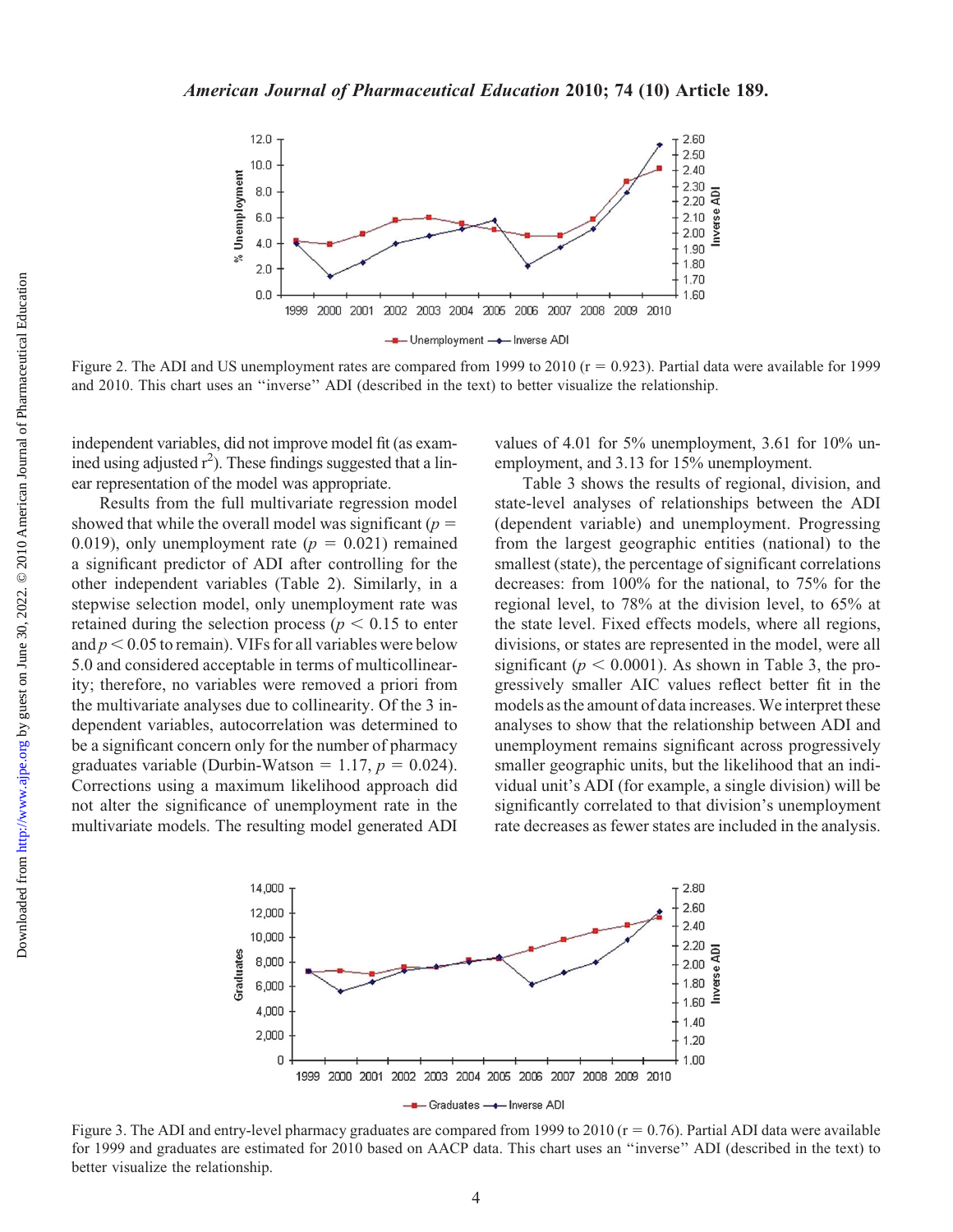Downloaded from



Figure 4. The ADI and US retail prescriptions in millions are compared from 1999 to 2009 ( $r = 0.54$ ). Partial ADI data were available for 1999.

# DISCUSSION

ADI trend data suggest that between 1999 and 2010 there was a net decrease in the unmet demand for pharmacists. In February 2010, the national ADI had not yet reached the ''3'' level, which would reflect a national balance between supply and demand for pharmacists. However, approximately half the states were reported to be in balance between supply and demand for pharmacists, a dramatically different picture from 2000. Over the time from 1999 to 2010, different states have emerged as having more or less severe pharmacist shortages. The upturn in unmet demand that started in fall 2005 and lasted until late 2006 remains incompletely explained, although the introduction of Medicare Part D and 2 natural disasters (hurricanes) that seriously interrupted the flow of medications in the South are potentially contributing factors. The subsequent ADI downturn starting in late 2006, however, closely parallels the national economic downturn, which was officially designated as a recession in December 2007.<sup>17</sup>

Time trend ADI data have enabled the study of relationships between the unmet demand for a health professional group (pharmacists) and national economic and educational trends over a 10-year period that has seen dynamic change. Our analysis found a strong relationship between the ADI data and US unemployment rates

across the 10-year period. A plausible explanation lies in the relationship between employment and health insurance coverage. When unemployment rises, fewer people have health insurance and the demand for most health services, including medications and pharmacy-related services, decreases. Based on this relationship, we might expect that economic improvement, if accompanied by increased employment levels, could reverse the future direction of the ADI. The large variation in unemployment rates over the period studied (range: 3.9% to 10.1%) and the strength of the relationship between the ADI and unemployment argue for continued monitoring of the relationship between these variables.

The additional analysis of the relationship between ADI and unemployment at the regional, division, and state levels was done to test the strength of the relationship in smaller geographic units, for example, states. The relationship remained strong at the regional and division level. At all levels, the relationship remained significant in the model, but we found examples of a single region, 2 divisions, and several states where the relationships were not significant. We suggest that unemployment as an ADI predictor is best utilized at the national level.

A previous report found that retail prescriptions were a significant predictor of pharmacist positions of all types at the state level.<sup>18</sup> Whether at the state or national level,

Table 1. Pearson Correlation Matrix for Study Variables

|                           | ADI  | Unemployment          | <b>Graduates</b> | <b>Rx Growth Rate</b> |
|---------------------------|------|-----------------------|------------------|-----------------------|
| ADI                       | 1.00 | $-0.923$ <sup>a</sup> | $-0.736^{b}$     | 0.531                 |
| Unemployment              |      | 1.00                  | $0.751^{\circ}$  | $-0.434$              |
| Pharmacy School Graduates |      |                       | 1.00             | $-0.490$              |
| Rx Growth Rate            |      |                       |                  | 1.00                  |
| $a_p < 0.001$             |      |                       |                  |                       |

 $\frac{b}{c} p < 0.01$ <br> $\frac{c}{p} < 0.005$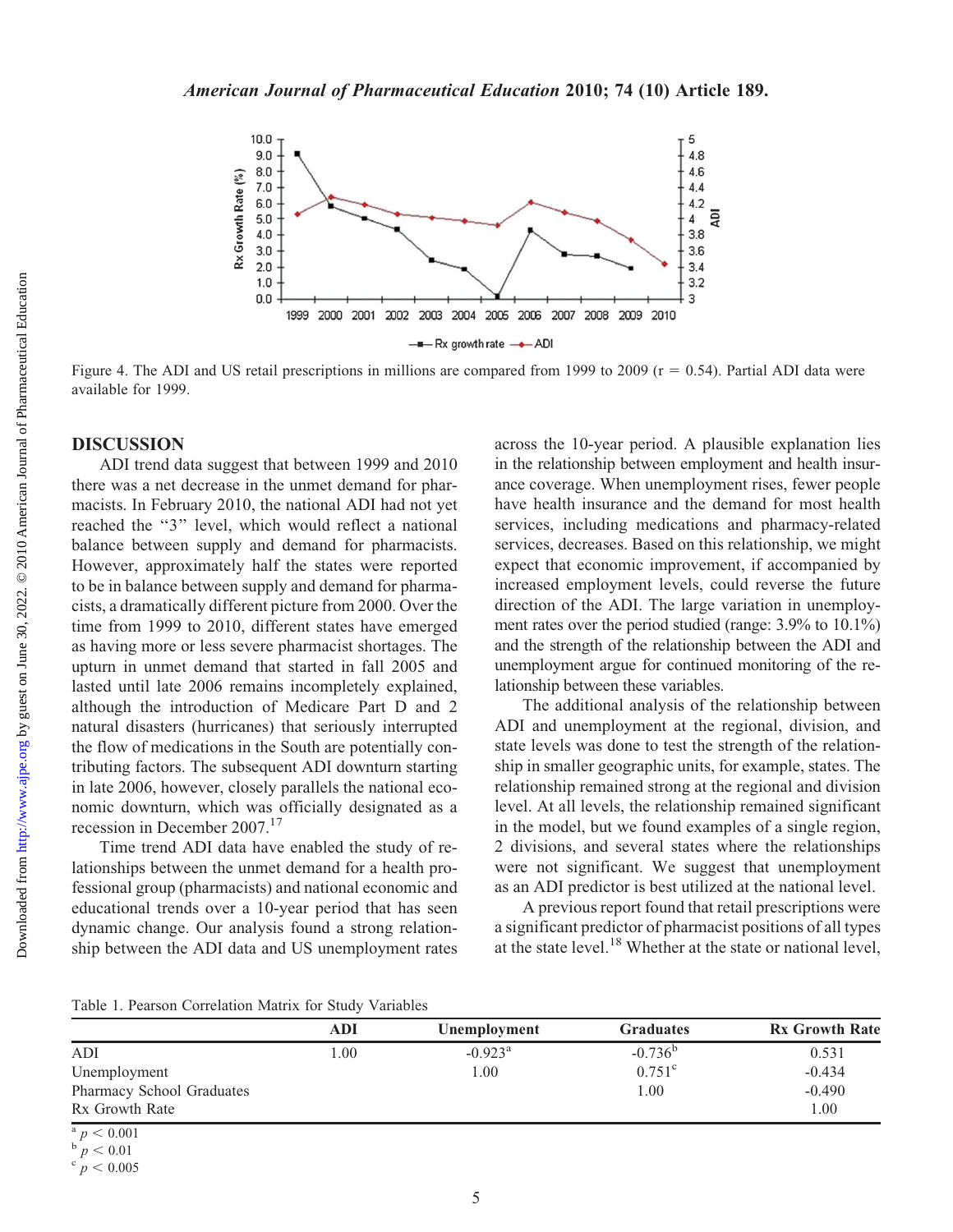| Table 2. Multivariate Regression Moder to Freuter the Aggregate Demand much (ADT) |                       |          |                    |       |       |  |
|-----------------------------------------------------------------------------------|-----------------------|----------|--------------------|-------|-------|--|
| Label                                                                             | B(SE)                 |          |                    |       |       |  |
| Constant                                                                          | 4.490(0.235)          | 19.111   | 0.001              |       |       |  |
| Unemployment Rate                                                                 | $-0.083(0.028)$       | $-2.951$ | 0.021              |       |       |  |
| Pharmacy School Graduates                                                         | $-4.33E006(0.00)$     | $-0.159$ | 0.878              |       |       |  |
| Prescription Growth Rate                                                          | 0.012(0.014)          | 0.862    | 0.417              |       |       |  |
|                                                                                   | <b>Sum of Squares</b> | df       | <b>Mean Square</b> | F     |       |  |
| Regression                                                                        | 0.167                 |          | 0.056              | 6.623 | 0.019 |  |
| Residual                                                                          | 0.059                 |          | 0.008              |       |       |  |
| Total                                                                             | 0.226                 | 10       |                    |       |       |  |

Table 2. Multivariate Regression Model to Predict the Aggregate Demand Index (ADI)

Dependent variable  $=$  ADI

the relationship between ADI and prescriptions has strong economic ties as outlined in the logic above. On the other hand, US population demographics predict increasing prescription medication use based on the numbers of aging baby boomers, health care reform, and changes in Medicare Part D.<sup>19</sup>

While we found similar time trends between the ADI and annual prescription growth rates, prescription growth rates were not a significant predictor of ADI in bivariate analysis and did not add significantly to the model as a predictor when all variables were forced into the model. One explanation may be that prescription growth rates are influenced by variables less directly tied to pharmacist demand. Examples include the transition of highly used prescription drugs from prescription to nonprescription status and the rapid reduction in use of prescription medications for which research uncovers unanticipated adverse consequences. The multiplicity of factors affecting retail prescription numbers may help explain why this variable is a less strong predictor of ADI than unemployment. Overall, however, the level of prescription medication use influences the demand for pharmacists and for this reason remains an important variable to monitor.

The number of pharmacy graduates showed similar time trends to the ADI, and we found this to be a significant ADI predictor in bivariate analysis. However, the multivariate models did not find the number of pharmacy graduates to be a significant variable. We would point out that while pharmacy graduates varied substantially over the period studied, the strong upward trend in graduates was just beginning during the latter half of this decade. Pharmacy graduate trends over the next decade are likely to be different than those of the decade studied. For this reason, this variable's contribution to pharmacist demand as measured by the ADI should be monitored going forward.

Over the short term, changes in number of graduates have a relatively small impact on unmet demand. There are approximately 268,000 pharmacists in the national workforce and about 11,000 new graduates in 2010.<sup>19</sup> An increase (or decrease) of even 20% in new graduates ( $\pm$  approximately 2,200 FTEs) creates a relatively small impact on the overall workforce size  $\ll$ 1%). Retirement age can similarly increase the pharmacist supply; for example, delayed retirement, as observed in a  $2009$  survey<sup>7</sup>, for even 2 years would result in an estimated 3,200 full-time equivalents increase in the size

Table 3. Correlation of ADIs with Unemployment at the National, Regional, Division, and State Level and Goodness of Fit for Fixed Effect Models

| <b>Significant Correlation</b> |              |                                                             | <b>AIC</b> (Fixed Effect)          |  |
|--------------------------------|--------------|-------------------------------------------------------------|------------------------------------|--|
| Unit                           | to ADI, $\%$ | Statistical Significance for Correlations, p                | Model Significance, $p$ )          |  |
| National                       | 100          | $\leq 0.0001$ for the entire US                             | $782.7 \left( \leq 0.0001 \right)$ |  |
| Regional                       | 75           | $\leq 0.0001$ for the Northeast, South, and Midwest regions | $714.6 \approx (0.0001)$           |  |
| Division                       | 78           | $\leq 0.05$ for 7 of 9 divisions —except the West South     | 627.8 (< 0.0001)                   |  |
|                                |              | Central and Pacific divisions                               |                                    |  |
| <b>State</b>                   | 65           | $\leq$ 0.05 for 33 of 51 (50 States plus DC) states—except  | $254.7 \left( \leq 0.0001 \right)$ |  |
|                                |              | Alabama, Alaska, Arkansas, Delaware, Washington DC,         |                                    |  |
|                                |              | Idaho, Maine, Missouri, Montana, Nebraska, New Mexico,      |                                    |  |
|                                |              | North Dakota, Rhode Island, Vermont, Washington,            |                                    |  |
|                                |              | West Virginia, Wisconsin, and Wyoming.                      |                                    |  |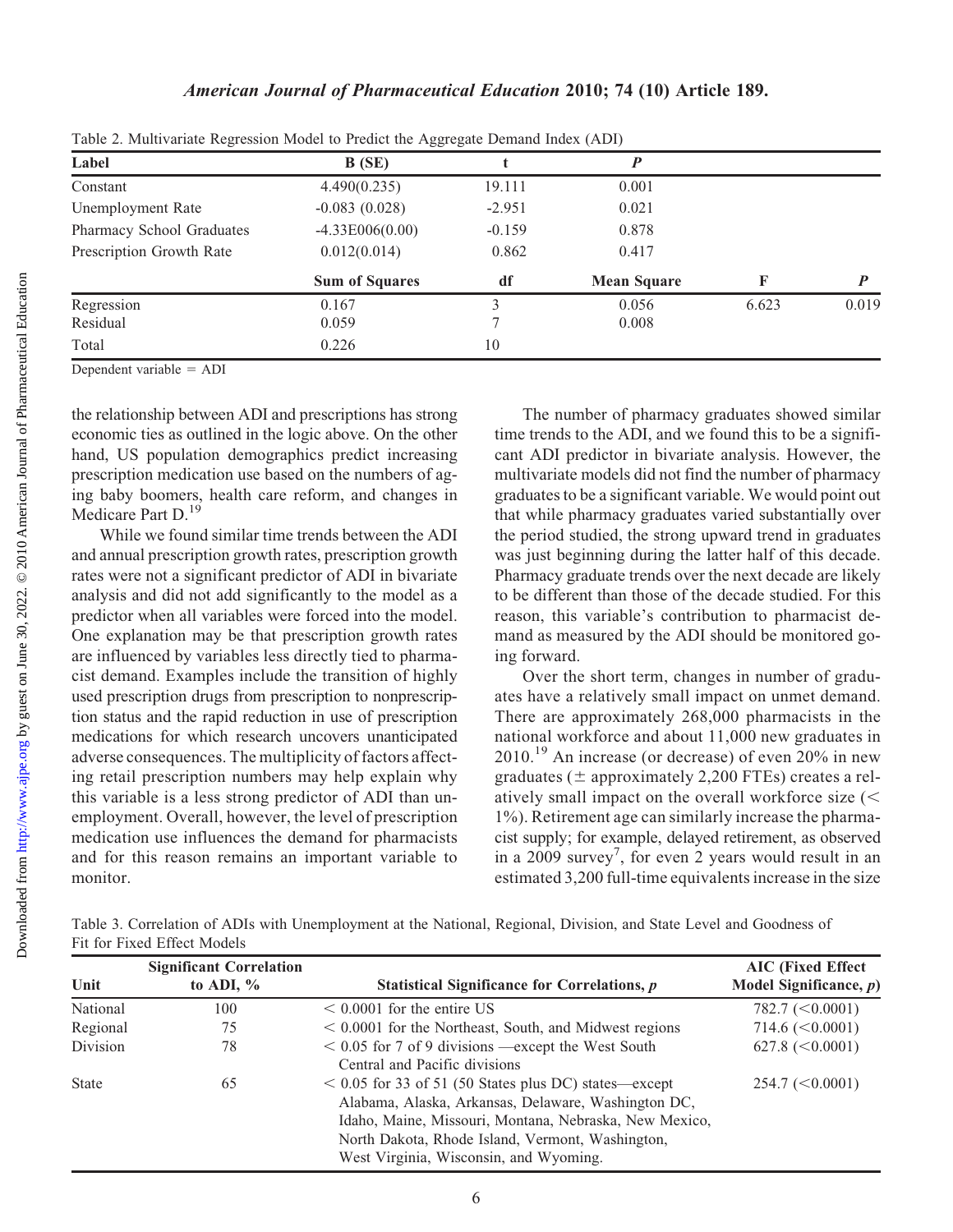of the workforce in  $2010$ .<sup>9</sup> A greater impact is seen when pharmacists change their work patterns, working greater or fewer hours per week. For example, a 10% reduction from a 40-hour work week or working 4 fewer hours each week across the entire workforce would result in a loss of over 26,000 FTEs. Increases in the percentage of pharmacists working part-time, therefore, have a strong impact on overall workforce availability. Over the longer term, however, increases in graduates have an increasingly large impact because the larger cohorts will remain in the workforce throughout their practice life.

#### Limitations

ADI survey data are provided by those who hire pharmacists; thus, they might tend toward reporting greater difficulty in filling open positions. If surveyed, educators and others working with students, PharmD graduates, and pharmacists seeking positions might report greater difficulty in finding open positions. There were also limitations in the availability and therefore the comparability of data. For 1999, ADI data were only available from August through December. Retail prescription data were not available for 2010 and actual graduate data for 2010 were not available, but AACP estimates based on current enrollments generally are reliable. Finally, the shocks to the pharmacist demand-supply system that have occurred, such as natural disasters and major changes in health care policy, make precise long-term predictions difficult.

### **CONCLUSION**

Decreasing unmet demand for pharmacists, as measured by the ADI, has been in evidence beginning in late 2006. The findings of this study establish quantifiable relationships between ADI trend data and US unemployment, US pharmacy graduates, and US prescription growth rates. At present, the best model for predicting ADI incorporates only one of these variables, unemployment, and the relationship persists at smaller geographic units such as regions and divisions. This parsimonious relationship suggests that an improving economy, with decreased unemployment levels, may again make filling open pharmacist positions more difficult, as was observed during 2 periods between 1999 and 2010. Several factors suggest that all 4 variables should continue to be monitored and that the modeling process should be revisited as new data for each of the variables accumulate. Periodic revisions of the ADI model using these data can provide valuable information to employers, educators, practitioners and health workforce planners.

## ACKNOWLEDGEMENTS

The authors would like to acknowledge the assistance of Dr. Keith Yoshizuka and Dr. Debra Sasaki-Hill, both faculty members at Touro University California, in providing insights into the impact of the recession on pharmacy practice.

#### **REFERENCES**

1. Paynter M. Pharmacist labeled a ''recession proof '' job. WTOC11. March 10, 2009. http://www.wtoc.com/global/story.asp?s=9981170. Accessed October 27, 2010.

2. Veiders C. Recession boosts pool of available pharmacists. Supermarket News. June 8, 2009.

3. Recession presents challenges for pharmacists. Drug Topics. June 12, 2009. http://www.modernmedicine.com/modernmedicine/ Associations/Recession-presents-challenges-for-pharmacists/ ArticleStandard/Article/detail/603267. Accessed October 27, 2010. 4. Trang DD. Is the pharmacist shortage over? Drug Topics. January 15, 2010. http://drugtopics.modernmedicine.com/drugtopics/ Modern+Medicine+Now/Pharmacist-shortage-Is-it-over/ ArticleStandard/Article/detail/651922. Accessed October 27, 2010. 5. Pedersen CA, Doucette WR, Gaither CA, Mott DA, Schommer JC. Final report of the National Pharmacist Workforce Survey. 2000. Alexandria, VA: Pharmacy Manpower Project, Inc. 2000. http:// www.aacp.org/resources/research/pharmacymanpower/Documents/ 2009%20National%20Pharmacist%20Workforce%20Survey%20- %20FINAL%20REPORT.pdf. Accessed October 27, 2010. 6. Mott DA, Pedersen CA, Doucette WR, et al. Schommer JC. Final report of the national sample survey of the pharmacist workforce to determine contemporary demographic and practice characteristis. Alexandria, VA: Pharmacy Manpower Project, Inc.; 2005. http://www.aacp.org/resources/research/pharmacymanpower/Pages/ default.aspx Accessed October 27, 2010.

7. Doucette WR, Gaither CA, Kreling DH, Mott DA, Schommer JC. Final report of the 2009 National Pharmacist Workforce Survey. http://www.aacp.org/resources/research/pharmacymanpower/ Documents/2009%20National%20Pharmacist%20Workforce% 20Survey%20-%20FINAL%20REPORT.pdf Accessed October 27, 2010. 8. Health Resources and Services Administration. The pharmacist workforce: a study of the supply and demand for pharmacists. Rockville, MD: Health Resources and Services Administration; December 2000.

9. Health Resources and Services Administration. The adequacy of pharmacist supply: 2004-2030. Rockville, MD: Health Resources and Services Administration; December 2008.

10. Mott DA, Doucette WR, Gaither CA, Pedersen CA, Schommer JC. A ten-year trend analysis of pharmacist participation in the workforce. Am J Pharm Educ. 2002;66(3):223-233.

11. American Association of Colleges of Pharmacy. Trend data: first professional degrees conferred: 1998-2009. http://aacp.org/resources/ research/institutionalresearch/Pages/TrendData.aspx. Accessed October 27, 2010.

12. Knapp KK, Livesey JC. The Aggregate Demand Index: Measuring the balance between supply and demand. J Am Pharm Assoc. 2002;42(3):391-398.

13. Bureau of Labor Statistics [Internet]. Occupational employment and wages May 2009. 2009 May [cited 2010 June 2]. http:// www.bls.gov/oes/current/oes291051.htm. Accessed October 27, 2010. 14. Bureau of the Census. Annual Estimates of the Resident Population for the United States, Regions, States, and Puerto Rico: